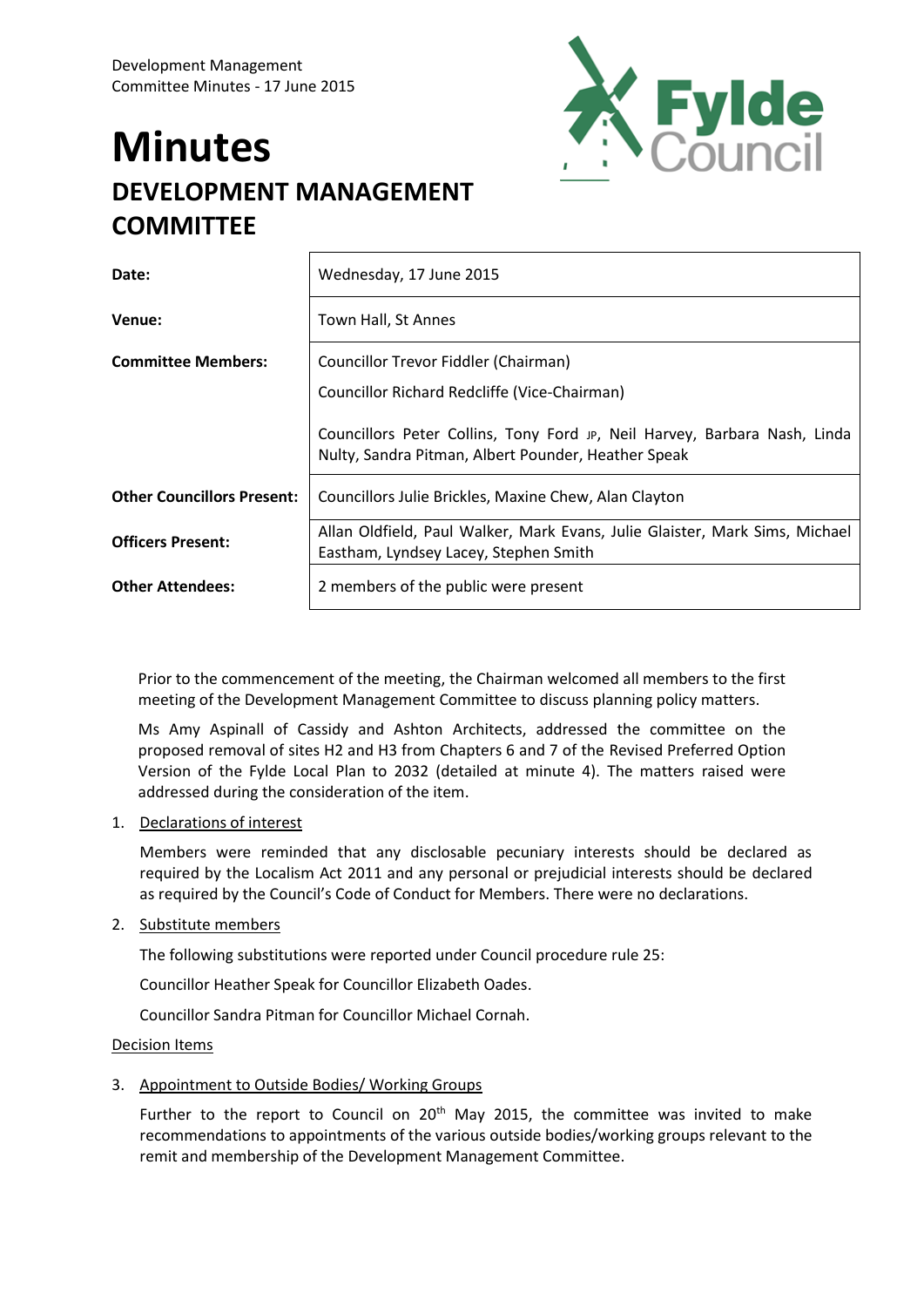It was RESOLVED to recommend the following nominations and /or proposals for consideration by Council at its next meeting.

#### Outside Bodies

- 1. Duty to Co-operate Chairman and Vice-Chairman of the Development Management Committee.
- 2. Planning Education Liaison Group Councillors Richard Redcliffe and Linda Nulty.
- 3. Blackpool, Fylde and Wyre Economic Development Company (EDC) Leader's Group Leader of the Council (Sue Fazackerley)
- 4. SINTROPHER Councillor Albert Pounder

#### Working Groups

- 1. Built Heritage Task & Finish Group No on-going need to re-appoint the group.
- 2. Built Heritage Forum Councillor Maxine Chew
- 3. SHLAA Steering Group Councillors Peter Collins, Linda Nulty and Albert Pounder
- 4. Bryning with Warton Neighborhood Plan Liaison Group Chairman and Vice- Chairman of the Development Management Committee and Councillor Cornah

#### 4. Revised Preferred Option Version of the Fylde Local Plan to 2032

Michael Eastham (Principal Planning Officer-Policy) was invited to introduce the comprehensive report on the Revised Preferred Option Version of the Fylde Local Plan to 2032. The report included an overview of the Plan process/ considerations and a summary of the various chapters contained in the new Local Plan for Fylde (including all the various technical assessments required during its preparation). Members were advised that the Plan will run from 1st April 2011 to 31 March 2032, to ensure a 15 year plan from the date of adoption in 2017.

A link to the draft Revised Preferred Option (RPO) version of the Fylde Local Plan to 2032 and the RPO Housing Allocations and Commitments and Employment Land Allocations Maps was included in the report.

Michael Eastham (Principal Planning Officer-Policy) advised that a draft Infrastructure Delivery Plan for Fylde (IDP), incorporating an Infrastructure Delivery Schedule (IDS), is being prepared to accompany the Revised Preferred Option version of the Local Plan. He added that the IDP identifies infrastructure projects which will assist in accommodating all of the growth (housing, employment and mixed use development) proposed in the Local Plan. He went on to say that following the meeting, Infrastructure providers would be consulted on as part of the plan making process, to ensure that all of the requisite infrastructure is in place to deliver the level of growth proposed in the Local Plan.

The Committee was further advised that based on the approved timetable, the Local Plan would not be adopted until March 2017. Mr Evans stressed that it would not be possible to put off the determination of planning applications pending the adoption of the plan. He went on to explain that the emerging plan will be a material consideration in the determination of any planning application, however its weight will be limited at this time but will increase as the plan passes through the various stages of its preparation. He went on to say that to ensure any development that comes forward ahead of the Local Plan is in accordance with its key principles, matters relating to the provision of housing and the master planning of Strategic Locations for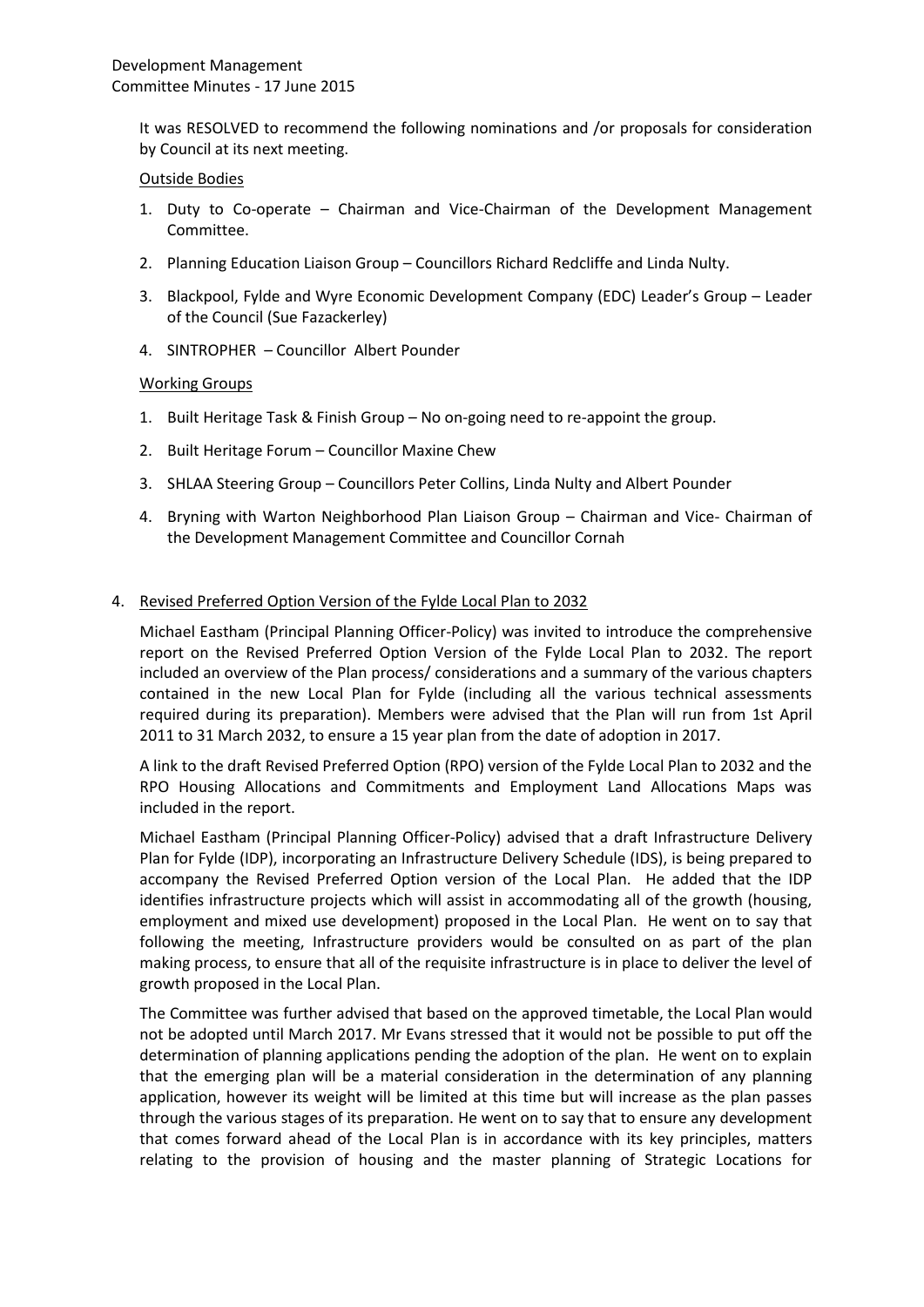Development would be emphasised via the preparation of advice notes to guide future development.

Various members of the committee commented on the content of the report in particular: long term conservation/ enhancement of the countryside; links to the County Council's Joint Mineral and Waste Local Plan with particular reference to the impact of fracking related activities; waste water and drainage issues; provision of new homes in Fylde including gypsy, Travellers/showpeople's site provision and the projected housing requirements; water resource management/drainage and sewage treatment plant issues. These were addressed in turn by appropriate officers.

Following detailed consideration of this matter the Committee RESOLVED:

- 1. To issue the draft Revised Preferred Option version of the Fylde Local Plan to 2032 for public consultation in Autumn 2015, following consultations with the infrastructure providers regarding the quantum and distribution of development proposed in the draft plan; and the carrying out of the following technical assessments into the draft plan: Sustainability Appraisal, Habitats Regulations Assessment, Health Impact Assessment, Equalities Impact Assessment, Rural Proofing Assessment and a Viability Assessment.
- **2.** To approve the draft policies in the housing chapter (Chapter 10: Provision of Homes in Fylde) for immediate use as 'Interim Housing Policies' for use by the Development Management Committee and for decisions determined under Delegated Authority by the Head of Planning and that the existing Interim Housing Policy on the website be removed.
- **3.** That the draft Masterplan Policy in Chapter 7 (Strategic Locations for Development) be approved with immediate effect for use by the Development Management Committee and for decisions determined under Delegated Authority by the Head of Planning and Regeneration.
- 4. That delegated authority is given to the Head of Planning and Regeneration (in consultation with the Chairman and Vice Chairman of the Development Management Committee) to make any amendments to the text of the draft Local Plan, including typographical errors, together with the drafting of maps to accompany the Revised Preferred Option document.
- 5. That delegated authority is given to the Head of Planning and Regeneration for the preparation of a Policies Map, which will accompany the Revised Preferred Option version of the Fylde Local Plan to 2032. The Policies Map will include all of the sites allocated for development, together with areas of constraint including the Green Belt and nature conservation sites, and infrastructure projects.
- 6. To revisit/clarify Policy H5 of the draft document relating to: Gypsies, Travellers and Travelling Showpeople's Sites within the borough.

# Information Items

5. Housing Requirement Paper 2015

Members of the Committee were provided with the relevant links and sources of information with regard to the Housing Requirement Paper 2015. The report summarised the findings of the 2013 Strategic Housing Market Assessment, the Analysis of Housing Need in light of the 2012 based Sub- National Population Projections (Addendum1) and the Analysis of Housing Need in light of the Sub- National Household Projections (Addendum 2).

The Housing Requirement Paper concluded that a figure of 370 dwellings per annum would meet Fylde's objectively assessed need for housing. The figure of 370 dwellings per annum